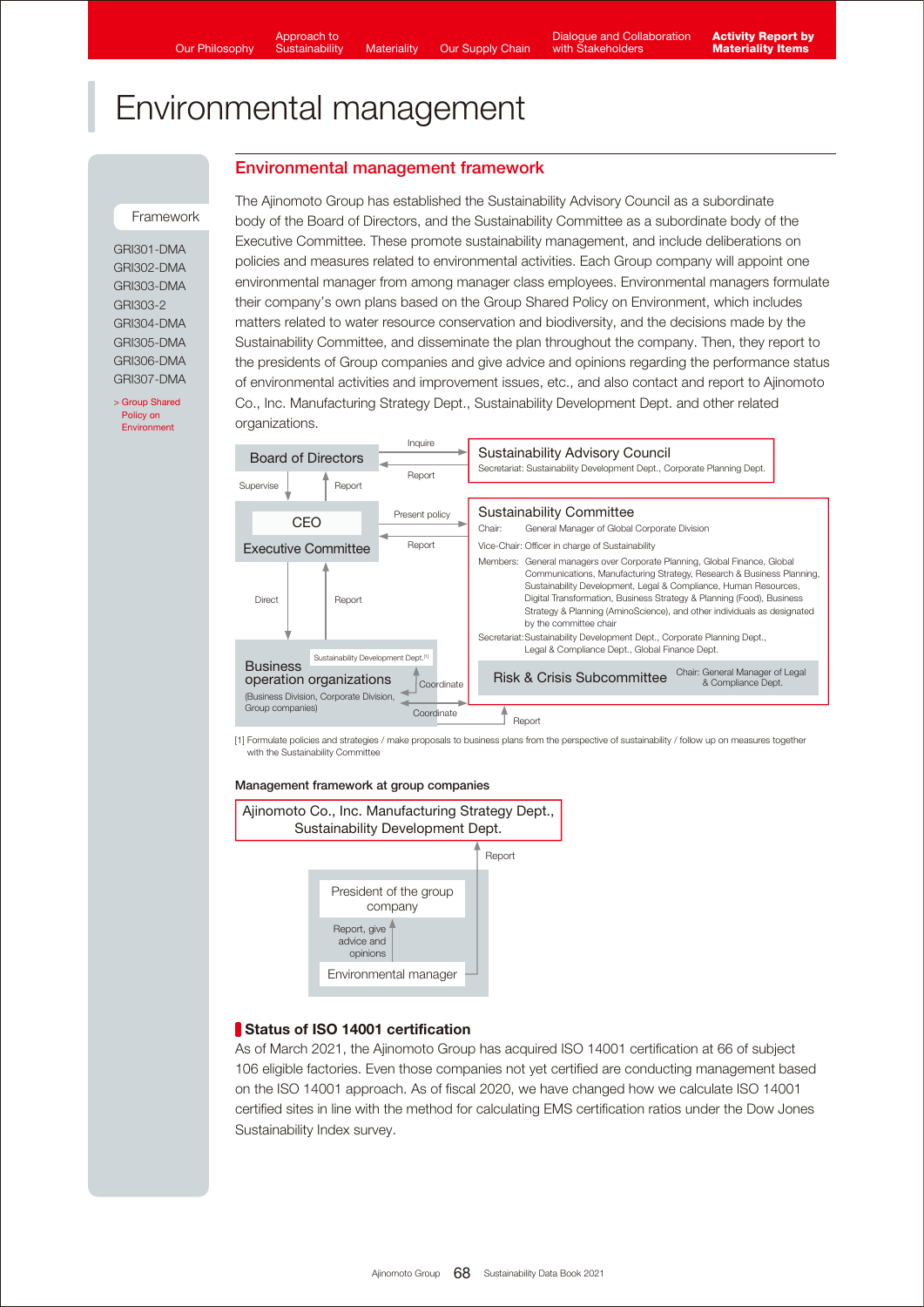## **Environmental assessments**

When the Ajinomoto Group launches new products and businesses, or when we change the use of existing raw materials or production processes, we assess the potential environmental impact of our business plans. We then take any necessary measures to minimize future risks. Environmental assessments at Group companies are performed by relevant departments in accordance with internal rules. The results of these assessments are reviewed from a Group-level perspective by the environmental management departments.

#### Environmental assessment items

| 1. Legal compliance                         |                                                                                          |  |  |
|---------------------------------------------|------------------------------------------------------------------------------------------|--|--|
| 2. Seven types of typical pollution         | Air pollution, water pollution, noise, odor, soil contamination, etc.                    |  |  |
| 3. Global environmental issues              | Energy savings, renewable energy use, fluorocarbons,<br>distribution efficiency, etc.    |  |  |
| 4. Food loss and waste reduction            | Extension of "best-before" periods, month-year labeling, etc.                            |  |  |
| 5. Sustainable procurement                  | Biodiversity conservation, certified ingredients, certified paper,<br>bioplastics, etc.  |  |  |
| 6. Water resources                          | Water use and wastewater reduction                                                       |  |  |
| 7. Waste disposal                           | Proper waste disposal, waste generator responsibilities, etc.                            |  |  |
| 8. Creation of a recycling-oriented society | 3Rs, excess packaging, effective use of by-products, waste<br>generation reduction, etc. |  |  |
| 9. Management of hazardous substances       | New chemical substances, PCBs, asbestos, etc.                                            |  |  |
| 10. Impact of buildings and structures      | Right to sunlight, radio wave disturbance, etc.                                          |  |  |
| 11. Consumer awareness of green living      | Environmental labeling                                                                   |  |  |

## **Environmental audits**

The Ajinomoto Group receives external audits for compliance with ISO 14001. In addition, locations experiencing issues are audited by the Ajinomoto Co., Inc. Manufacturing Strategy Dept. based on the Environmental Audit Outline. There were no sites subject to environmental audits in fiscal 2020.

## Response to environmental laws and accidents

#### Performance

GRI307-1

The Ajinomoto Group has established measures to quickly address any legal violations or accidents related to the environment. During fiscal 2020, there was one violation of the Cartagena Act in Japan. We made appropriate corrective actions in response to administrative guidance. There were three accidents impacting the environment outside our worksites in Japan (two noise complaints, one fluorocarbon leak), and five accidents overseas (two odor complaints, one ammonia leak, two fluorocarbon leaks). We reported these immediately to authorities and investigated their causes, taking necessary measures. We have established measures to quickly address any violations of environmental laws or accidents related to the environment.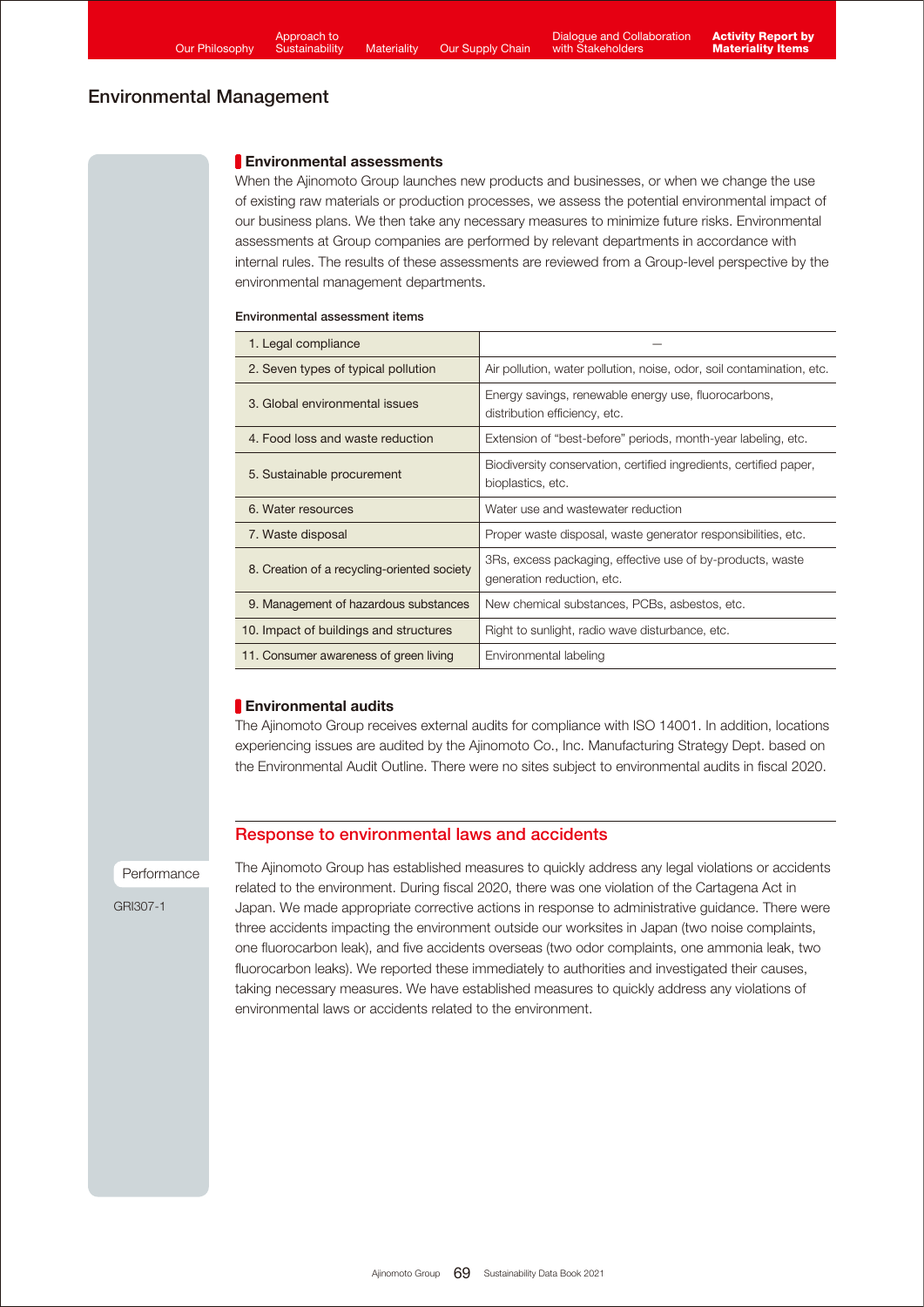**Performance** 

## Environmental education

## Specialized education

The Ajinomoto Group conducts environmental education for employees to acquire the expertise and skills for environmentally responsible business operations. In Japan, we provide ongoing education to the environmental officers, managers, and staff in each organization as well as environmental assessment training for staff in business and research departments responsible for developing new businesses and products. We also conduct environmental law seminars for relevant staff to stay upto-date with the frequent revisions in environmental regulations and to ensure compliance.

- Main programs in fiscal 2020 (Japan)
- One-day training course for internal environmental auditors: Twice, 48 participants
- Training on environmental law Japanese environmental law training (Seminar on trends in revisions to laws): Once, 54 participants Training on waste treatment laws: Once, 14 participants

Training on the Act on the Evaluation of Chemical Substances and Regulation of Their Manufacture, etc.: Once, 68 participants

## **General education**

In Japan, the Ajinomoto Co., Inc. Manufacturing Strategy Dept. collaborates with human resources, general affairs, risk management, and other departments to provide ongoing education tailored to each employee grade. This system ensures all employees understand Group environmental management.

Main programs in fiscal 2020 (Japan)

• Training for technology-related staff before posting overseas

## Initiatives related to TCFD, SBT, and RE100

[> Group Shared](https://www.ajinomoto.com/sustainability/agp/environment.php) Policy on Environment [> P76](https://www.ajinomoto.com/sustainability/pdf/2021/SDB2021en_climate.pdf#page=3) GRI102-12 GRI302-DMA GRI305-DMA Demand is rising in society for companies to establish specific goals and strategies related to climate changes, as well as climate-change related governance structures, financial backing for accomplishing policies, and related information disclosures. The Ajinomoto Group has endorsed the recommendations of the Task Force on Climate-related Financial Disclosures (TCFD). We are currently preparing to disclose information under TCFD guidelines. In April 2020, our greenhouse gas emission reduction targets were approved by SBTi, and in August 2020, we announced our participation in RE100, which aims for using electricity from 100% renewable energy.

## Biodiversity approach

GRI301-DMA GRI304-DMA

[> Group Shared](https://www.ajinomoto.com/sustainability/agp/environment.php) Policy on Environment

The Ajinomoto Group expresses our approach to ecosystems and biodiversity in our Group Shared Policy on Environment. We are active in contributing to conservation of the natural environment, including ecosystems and biodiversity.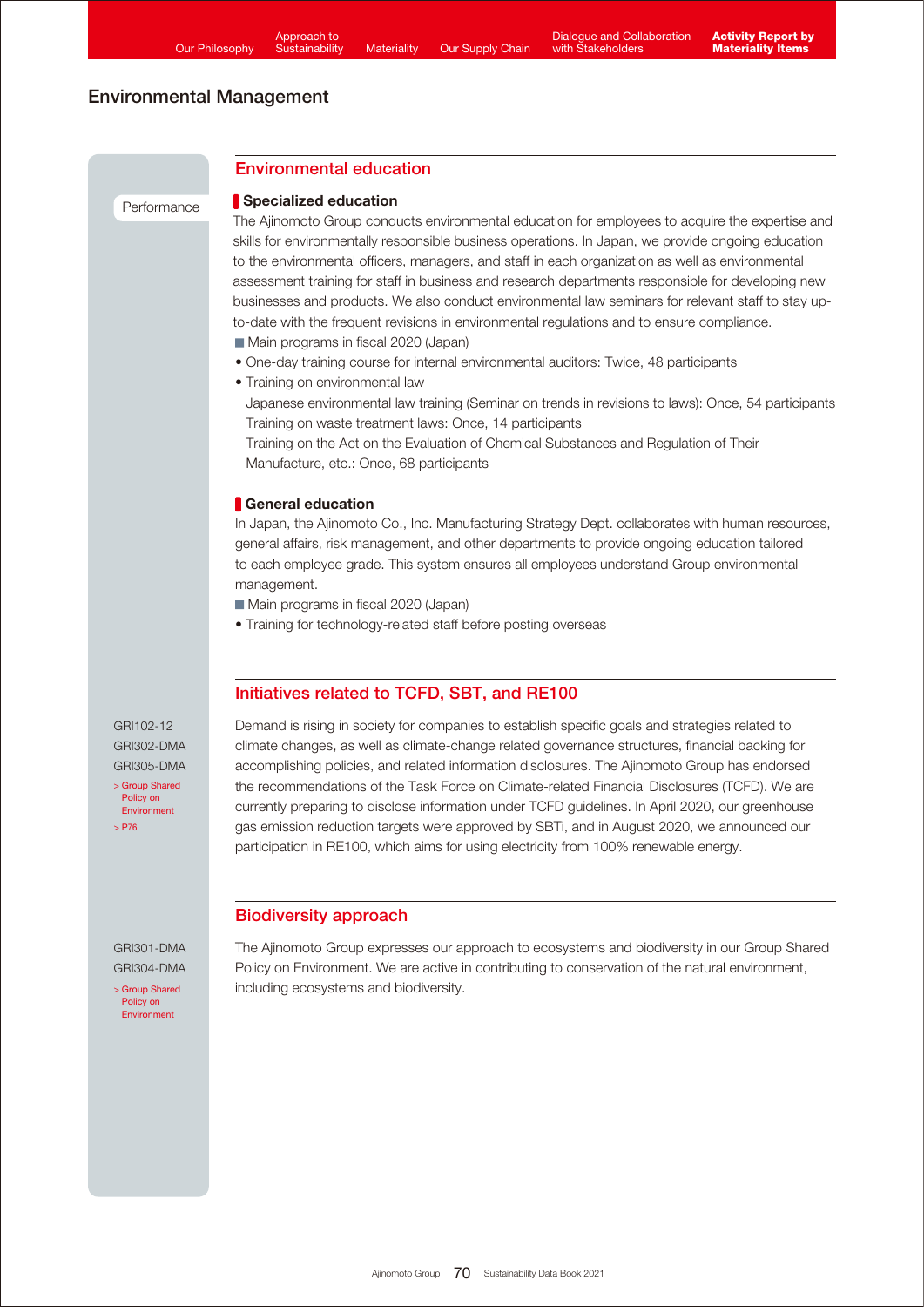## Material balance

The Ajinomoto Group aggregates carbon footprint results for products and administrative office data, calculating the overall environmental impact of our business activities as Scope 1, 2, and 3[1] data.

In fiscal 2020, the total of Scope 1 and 2 emissions decreased by  $63,090$  CO<sub>2</sub> tons from the previous fiscal year, down 14% compared to the base year of fiscal 2018. This was due to decreased production volume in some factories caused partially by the spread of COVID-19. [1] Scope 1: Direct greenhouse gas emissions from sources that are owned or controlled by the organization (burning fuel, industrial

processes, vehicle use, etc.)

Scope 2: Indirect emissions from the generation of purchased electricity, heat, or steam consumed by the company

Scope 3: Other indirect emissions (product use, disposal and transport, employee commuting and business travel, investment, etc.)

#### INPUT

[> Environmental](https://www.ajinomoto.co.jp/company/en/ir/library/databook/main/08/teaserItems1/0/linkList/00/link/SDB2021_appendix_env_en.pdf#page=5)  Data Assurance Statement [> Environmental](https://www.ajinomoto.co.jp/company/en/ir/library/databook/main/08/teaserItems1/0/linkList/00/link/SDB2021_appendix_env_en.pdf#page=3)  Data For produce carbon footprint value > Environmental Data Composition of [consumed energy](https://www.ajinomoto.co.jp/company/en/ir/library/databook/main/08/teaserItems1/0/linkList/00/link/SDB2021_appendix_env_en.pdf#page=3) [> CDP Climate](https://www.ajinomoto.com/sustainability/pdf/2021/Ajinomoto_CDP_ClimateChange_2021.pdf) **Change** 

GRI102-56 GRI301-1 GRI302-1 GRI302-2 GRI302-3 GRI302-4 GRI302-5 GRI303-3

|                                         | FY2017         | FY2018  | FY2019  | FY2020  |
|-----------------------------------------|----------------|---------|---------|---------|
| Main raw material (kt)                  | 1,715          | 1,548   | 1,439   | 1,282   |
| Sub raw material (kt)                   | 2,674          | 2,901   | 2,378   | 2,069   |
| Acids/alkalis (kt)                      | 582            | 501     | 486     | 482     |
| Other (kt)                              | 2,092          | 2,400   | 1,892   | 1,588   |
| Packaging material (kt)                 | 263            | 276     | 241     | 240     |
| Plastic <sup>[2]</sup> (kt)             | 65             | 69      | 62      | 66      |
| Paper, cardboard (kt)                   | 168            | 177     | 154     | 148     |
| Other <sup>[2]</sup> (kt)               | 30             | 31      | 25      | 26      |
| Fuel (TJ)                               | 29,321         | 28,680  | 25,230  | 24,494  |
| (UT) liO                                | 2,449          | 2,141   | 1,802   | 1,653   |
| Coal (TJ)                               | 3,503          | 4,703   | 2,314   | 3,157   |
| Biomass (TJ)                            | 7,778          | 7,330   | 7,129   | 6,875   |
| Natural gas (TJ)                        | 15,591         | 14,506  | 13,985  | 12,809  |
| Purchased electricity (TJ)              | 8,177          | 7,834   | 7,588   | 7,200   |
| Purchased steam, etc. (TJ)              | 2,091          | 1,954   | 1,801   | 1,800   |
| Water (1,000 kl)[3]                     | 74,844         | 69,892  | 66,926  | 64,406  |
| Surface water (1,000 kl)                | 24,433         | 20,672  | 19,630  | 17,004  |
| Municipal water (1,000 kl)              | 7,007          | 6,375   | 6,210   | 5,316   |
| Municipal water (Industrial) (1,000 kl) | 27,030         | 27,766  | 26,717  | 29,041  |
| Ground water (1,000 kl)                 | 16,371         | 15,076  | 14,366  | 13,041  |
| Other (rainwater, etc.) (1,000 kl)      | $\overline{4}$ | 3       | 3       | 4       |
| Transportation distance (km)            | 2,751          | 2,756   | 2,804   | 2,872   |
| Use (soups, frozen foods, coffee) (t)   | 584,805        | 556,549 | 596,264 | 603,420 |

[2] Figure of fiscal 2017 and fiscal 2018 have been reclassified due to redefinition.

[3] Unit for fiscal 2017 was kt.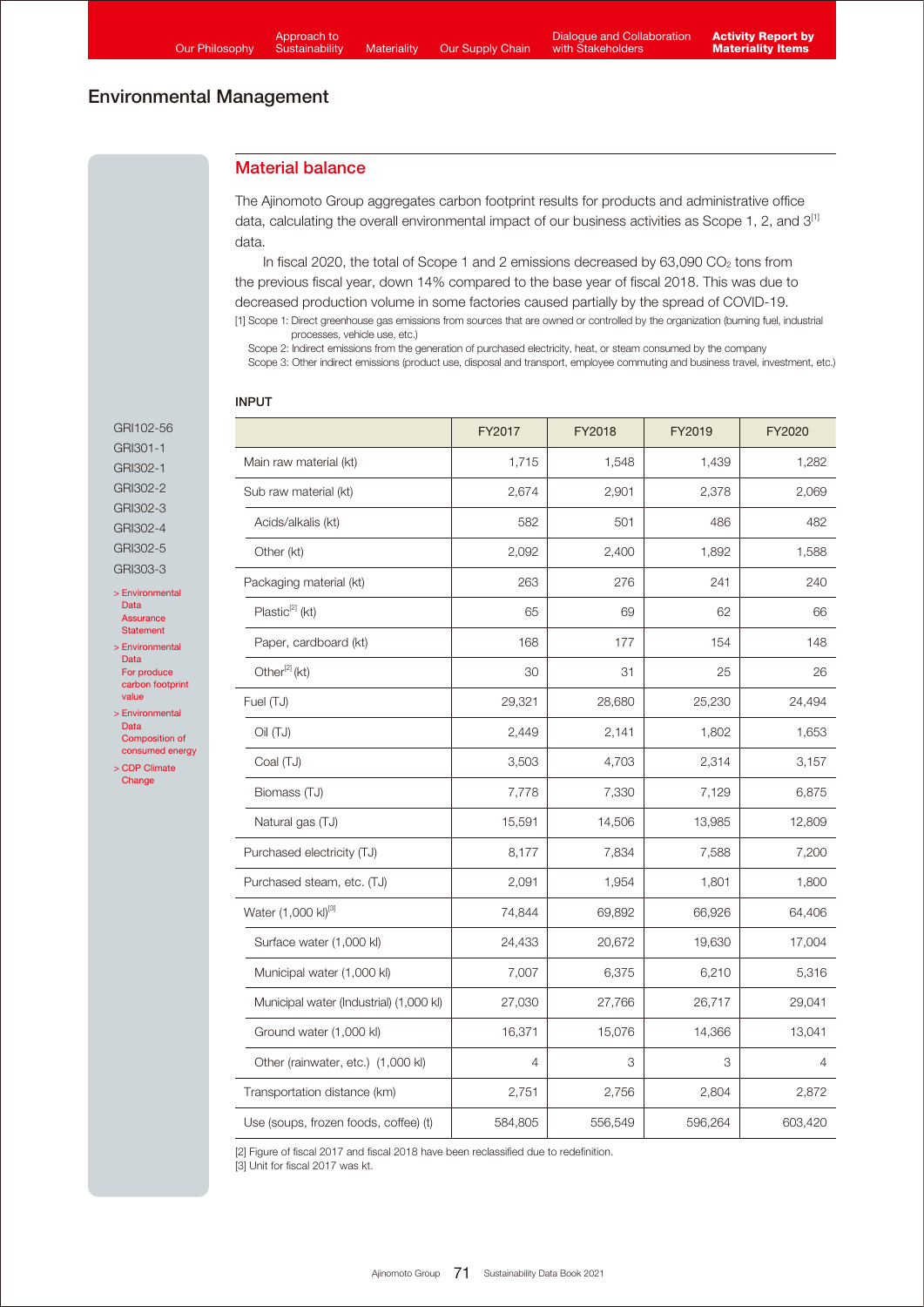J.

# Environmental Management

GRI305-1 GRI305-2 GRI305-3 GRI305-4 GRI305-5 GRI306-3 GRI306-4 GRI306-5

| OUTPUT<br>$(t$ -CO <sub>2</sub> e)                                |                                                                              |                                                                              |                                                                          |                                                                          |  |  |
|-------------------------------------------------------------------|------------------------------------------------------------------------------|------------------------------------------------------------------------------|--------------------------------------------------------------------------|--------------------------------------------------------------------------|--|--|
|                                                                   | FY2017[1]                                                                    | FY2018                                                                       | FY2019                                                                   | FY2020                                                                   |  |  |
| Scope 3 category 1: Raw materials                                 | 8,151,004                                                                    | 8,115,946                                                                    | 7,784,783                                                                | 7,614,734                                                                |  |  |
| Scope 1                                                           | 1,244,676                                                                    | 1,196,969                                                                    | 1,013,315                                                                | 1,008,811                                                                |  |  |
| Scope 3 category 3: Production                                    | 406,443                                                                      | 381,765                                                                      | 625,142                                                                  | 630,823                                                                  |  |  |
| Scope 2                                                           | Market-based<br>method<br>1,072,248<br>Location-based<br>method<br>1,092,482 | Market-based<br>method<br>1,015,723<br>Location-based<br>method<br>1,026,764 | Market-based<br>method<br>960,375<br>Location-based<br>method<br>978,066 | Market-based<br>method<br>901.789<br>Location-based<br>method<br>910,791 |  |  |
| Scope 3 category 4: Transport                                     | 1,298,840                                                                    | 1,274,589                                                                    | 1,256,044                                                                | 1,210,741                                                                |  |  |
| Scope 3 category 11: Use                                          | 1,308,597                                                                    | 1,294,392                                                                    | 1,353,234                                                                | 1,355,477                                                                |  |  |
| Scope 3 category 12: Disposal                                     | 443,755                                                                      | 443,333                                                                      | 431,048                                                                  | 425,003                                                                  |  |  |
| Scope 3 category 2:<br>Capital goods                              | 249,316                                                                      | 249,944                                                                      | 255,910                                                                  | 262,711                                                                  |  |  |
| Scope 3 category 5:<br>Waste generated in operations              | 81,931                                                                       | 140,678                                                                      | 85,666                                                                   | 85,714                                                                   |  |  |
| Scope 3 category 6:<br><b>Business travel</b>                     | 4,255                                                                        | 4,479                                                                        | 4.486                                                                    | 4,226                                                                    |  |  |
| Scope 3 category 7:<br>Employee commuting                         | 15,398                                                                       | 16,206                                                                       | 16,231                                                                   | 15,292                                                                   |  |  |
| Scope 3 category 8:<br>Upstream leased assets                     | Included in<br>category 1                                                    | Included in<br>category 1                                                    | Included in<br>category 1                                                | Included in<br>category 1                                                |  |  |
| Scope 3 category 9: Downstream<br>transportation and distribution | 4,518                                                                        | 3,780                                                                        | 3,503                                                                    | 3,183                                                                    |  |  |
| Scope 3 category 10:<br>Processing of sold products               | 8,126                                                                        | 8,161                                                                        | 5,517                                                                    | 179,801                                                                  |  |  |
| Scope 3 category 13:<br>Downstream leased assets                  | 0                                                                            | $\overline{0}$                                                               | $\overline{0}$                                                           | 0                                                                        |  |  |
| Scope 3 category 14: Franchises                                   | 0                                                                            | 0                                                                            | $\overline{0}$                                                           | 0                                                                        |  |  |
| Scope 3 category 15: Investments                                  | 0                                                                            | 0                                                                            | $\circ$                                                                  | $\circ$                                                                  |  |  |
| Scope 3 total                                                     | 11,972,183                                                                   | 11,933,273                                                                   | 11,821,564                                                               | 11,787,705                                                               |  |  |
| Scope 1, 2 and 3 total                                            | 14,289,107                                                                   | 14,145,965                                                                   | 13,795,254                                                               | 13,698,305                                                               |  |  |

[1] Unit for fiscal 2017 was t-CO<sub>2</sub>.

Data calculation

Scope of reporting: All 146 business sites covered by ISO 14064-1 (100%)

Reporting period: April 1, 2020 to March 31, 2021

The Ajinomoto Group refers to ISO 14064-1 and uses the latest CO<sub>2</sub>e emission factor to calculate the CO<sub>2</sub>e emissions in the above material balance table. These CO<sub>2</sub>e emissions are independently verified in accordance with ISO 14064-3 requirements by Lloyd's Register Quality Assurance Limited.